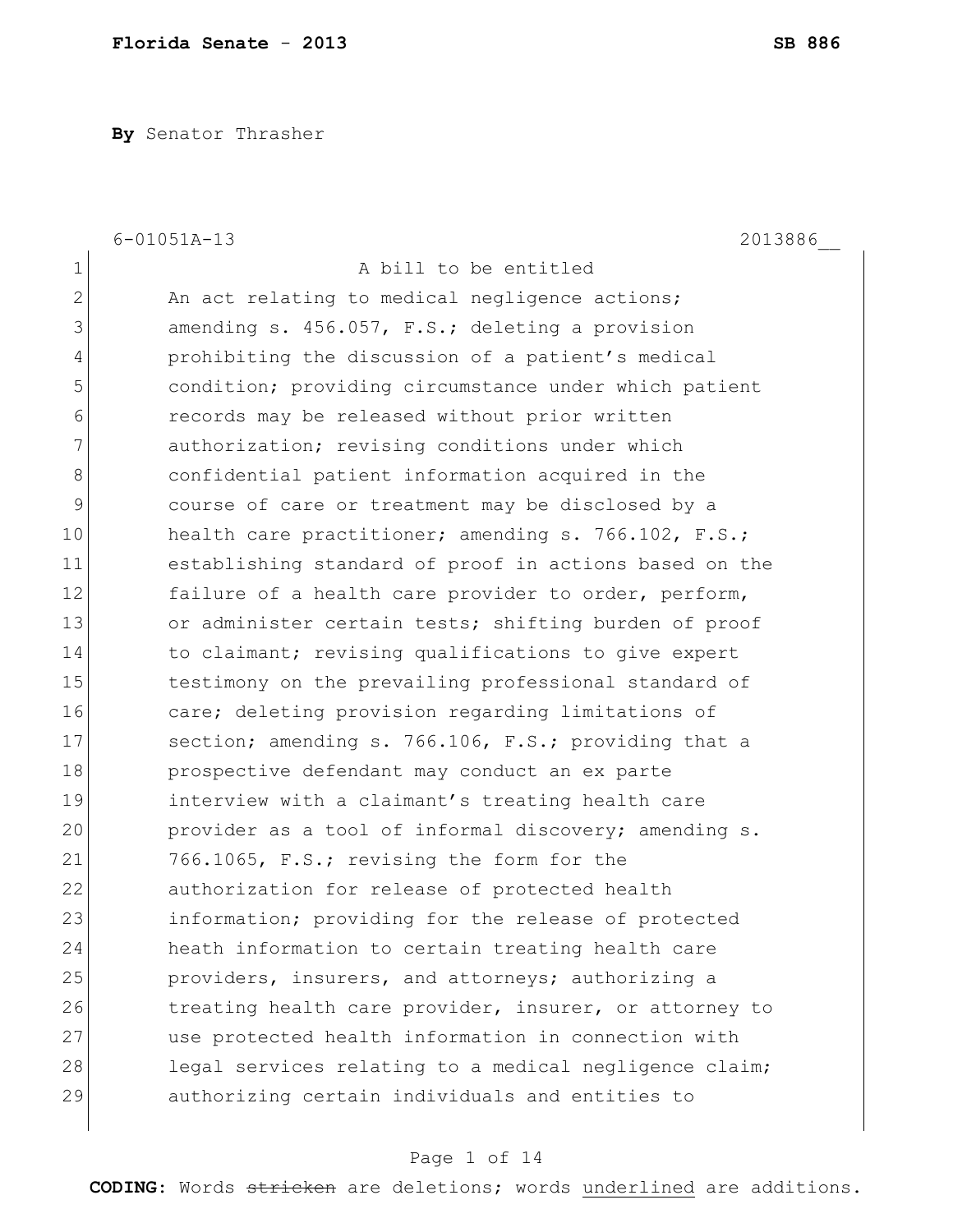|    | $6 - 01051A - 13$<br>2013886                                      |
|----|-------------------------------------------------------------------|
| 30 | conduct ex parte interviews with the claimant's health            |
| 31 | care providers; creating s. 766.1091, F.S.;                       |
| 32 | authorizing a health care provider or health care                 |
| 33 | clinic and a patient or prospective patient to agree              |
| 34 | to submit a claim of medical negligence to                        |
| 35 | arbitration; requiring that the arbitration agreement             |
| 36 | be governed by ch. 682, F.S.; authorizing the                     |
| 37 | arbitration agreement to contain a provision that                 |
| 38 | limits an award of damages; amending s. 768.0981,                 |
| 39 | F.S.; prescribing limitations on medical negligence               |
| 40 | actions against hospitals; providing an effective                 |
| 41 | date.                                                             |
| 42 |                                                                   |
| 43 | Be It Enacted by the Legislature of the State of Florida:         |
| 44 |                                                                   |
| 45 | Section 1. Subsections (7) and (8) of section 456.057,            |
| 46 | Florida Statutes, are amended to read:                            |
| 47 | 456.057 Ownership and control of patient records; report or       |
| 48 | copies of records to be furnished.-                               |
| 49 | (7) (a) Except as otherwise provided in this section and in       |
| 50 | s. $440.13(4)(c)$ , such records may not be furnished to, and the |
| 51 | medical condition of a patient may not be discussed with, any     |
| 52 | person other than the patient, or the patient's legal             |
| 53 | representative, or other health care practitioners and providers  |
| 54 | involved in the patient's care or treatment of the patient,       |
| 55 | except upon written authorization from of the patient. However,   |
| 56 | such records may be furnished without written authorization       |
| 57 | under the following circumstances:                                |
| 58 | 1. To any person, firm, or corporation that has procured or       |
|    |                                                                   |

# Page 2 of 14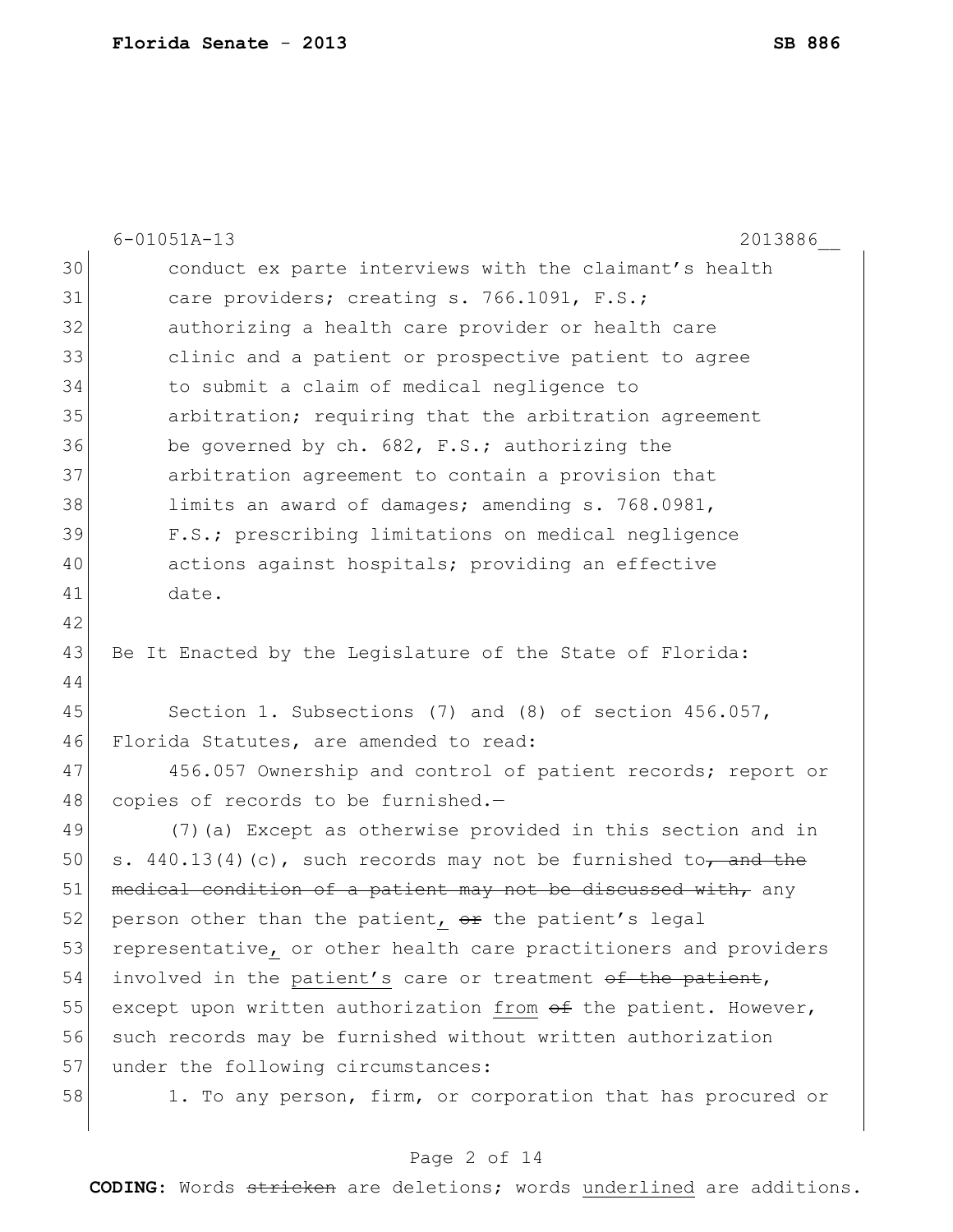6-01051A-13 2013886\_\_

59 furnished such care examination or treatment with the patient's 60 consent.

61 2. When compulsory physical examination is made pursuant to 62 Rule 1.360, Florida Rules of Civil Procedure, in which case 63 copies of the medical records shall be furnished to both the 64 defendant and the plaintiff.

65 3. In any civil or criminal action, unless otherwise 66 prohibited by law, upon the issuance of a subpoena from a court 67 of competent jurisdiction and proper notice to the patient or 68 the patient's legal representative by the party seeking such 69 records.

70 4. For statistical and scientific research, provided the 71 information is abstracted in such a way as to protect the 72 identity of the patient or provided written permission is 73 received from the patient or the patient's legal representative.

74 5. To a regional poison control center for purposes of 75 treating a poison episode under evaluation, case management of 76 poison cases, or compliance with data collection and reporting 77 requirements of s. 395.1027 and the professional organization 78 that certifies poison control centers in accordance with federal 79 law.

80 6. To the attorney for the health care practitioner or 81 provider, or to the attorney's staff, for the purpose of 82 obtaining legal services, whether the attorney is hired directly 83 by the practitioner or provider or by their insurer.

84 (b) Absent a specific written release or authorization 85 permitting utilization of patient information for solicitation 86 or marketing the sale of goods or services, any use of that 87 information for those purposes is prohibited.

#### Page 3 of 14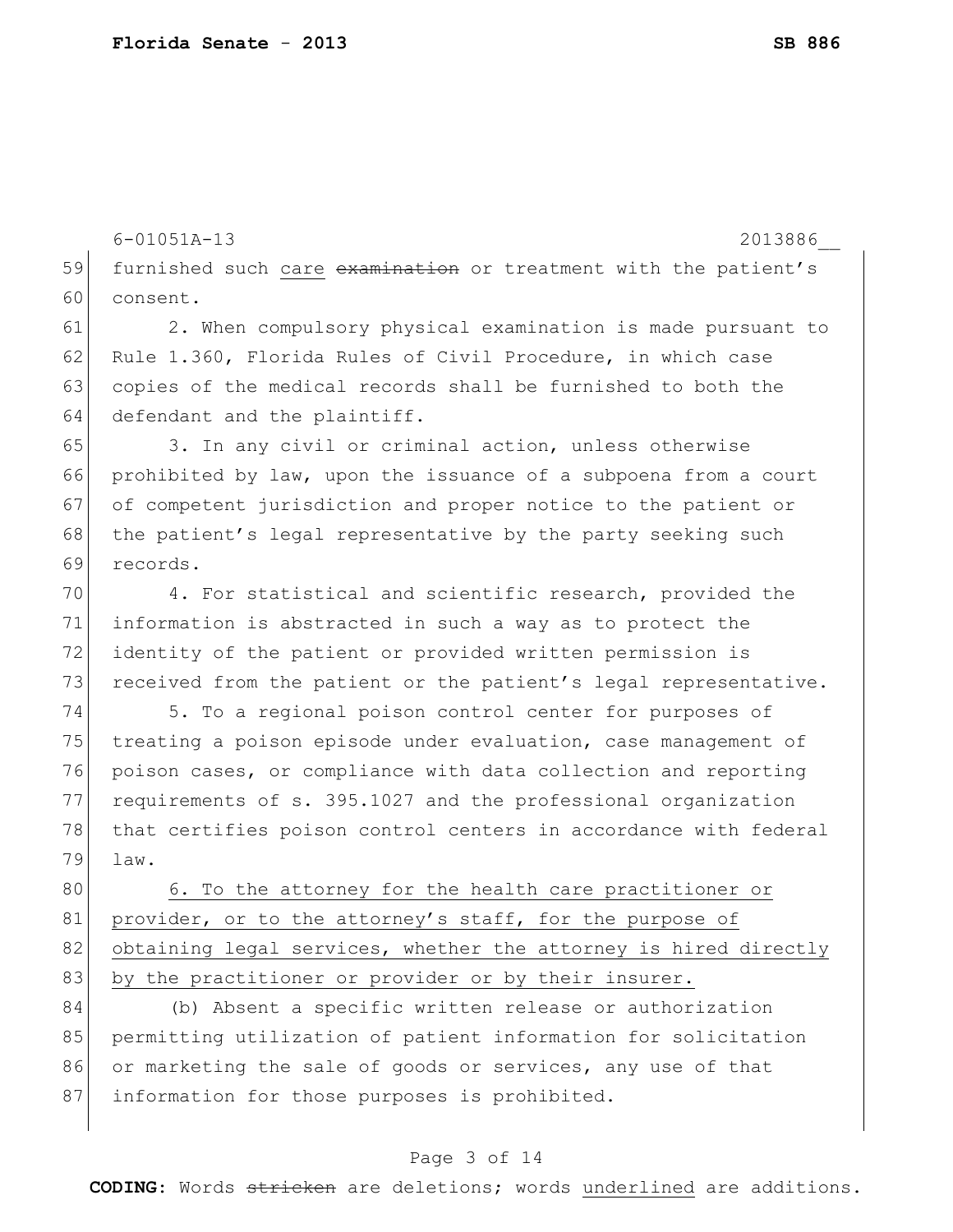|     | $6 - 01051A - 13$<br>2013886                                     |
|-----|------------------------------------------------------------------|
| 88  | (8) Information disclosed to a health care practitioner by       |
| 89  | a patient in the course of the care and treatment of such        |
| 90  | patient is confidential and may be disclosed only under the      |
| 91  | following circumstances:                                         |
| 92  | To other health care practitioners and providers<br>(a)          |
| 93  | involved in the care or treatment of the patient.                |
| 94  | (b) Pursuant to s. 766.106(6)(b)5.                               |
| 95  | (c) As provided for in the authorization for release of          |
| 96  | protected health information filed by the patient pursuant to s. |
| 97  | 766.1065.                                                        |
| 98  | If permitted by written authorization from the patient.<br>(d)   |
| 99  | (e) If compelled by subpoena at a deposition, evidentiary        |
| 100 | hearing, or trial for which proper notice has been given.        |
| 101 | To the attorney for the health care practitioner or<br>(f)       |
| 102 | provider, or to the attorney's staff, whether the attorney is    |
| 103 | hired directly by the practitioner or provider or by their       |
| 104 | insurer.                                                         |
| 105 | (g) If the health care practitioner or provider is, or           |
| 106 | reasonably expects to be, named as a defendant in a medical      |
| 107 | negligence action or administrative proceeding Except in a       |
| 108 | medical negligence action or administrative proceeding when a    |
| 109 | health care practitioner or provider is or reasonably expects to |
| 110 | be named as a defendant, information disclosed to a health care  |
| 111 | practitioner by a patient in the course of the care and          |
| 112 | treatment of such patient is confidential and may be disclosed   |
| 113 | only to other health care practitioners and providers involved   |
| 114 | in the care or treatment of the patient, or if permitted by      |
| 115 | written authorization from the patient or compelled by subpoena  |
| 116 | at a deposition, evidentiary hearing, or trial for which proper  |
|     |                                                                  |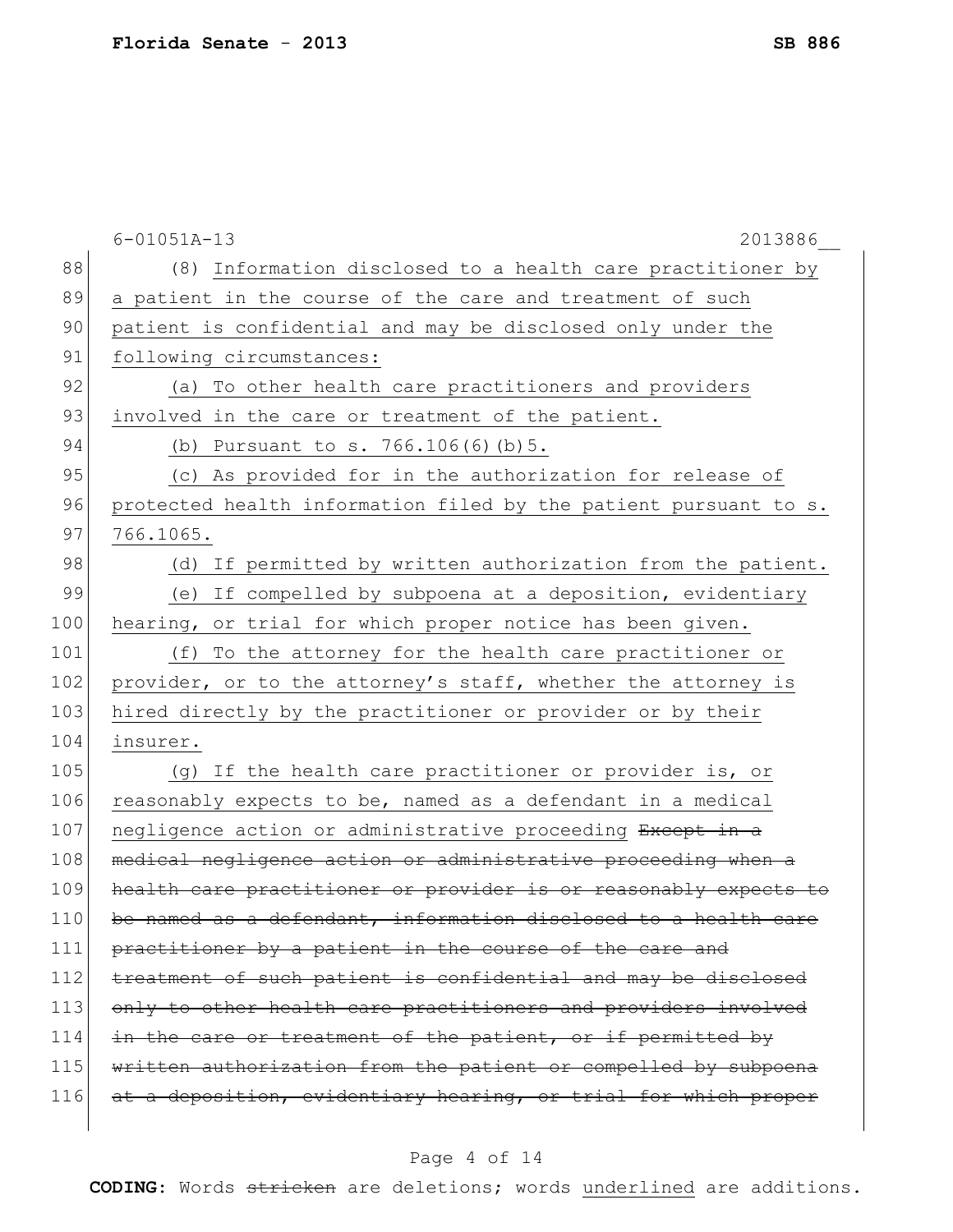|     | $6 - 01051A - 13$<br>2013886                                        |
|-----|---------------------------------------------------------------------|
| 117 | notice has been given.                                              |
| 118 | Section 2. Subsection $(4)$ , paragraph $(a)$ of subsection $(5)$ , |
| 119 | and subsection (14) of section 766.102, Florida Statutes, are       |
| 120 | amended to read:                                                    |
| 121 | 766.102 Medical negligence; standards of recovery; expert           |
| 122 | $witness.$ -                                                        |
| 123 | (4) The Legislature is cognizant of the changing trends and         |
| 124 | techniques for the delivery of health care in this state and the    |
| 125 | discretion that is inherent in the diagnosis, care, and             |
| 126 | treatment of patients by different health care providers. The       |
| 127 | failure of a health care provider to order, perform, or             |
| 128 | administer supplemental diagnostic tests is shall not be            |
| 129 | actionable if the health care provider acted in good faith and      |
| 130 | with due regard for the prevailing professional standard of         |
| 131 | care. In an action for damages based on death or personal injury    |
| 132 | which alleges that such death or injury resulted from the           |
| 133 | failure of a health care provider to order, perform, or             |
| 134 | administer supplemental diagnostic tests, the claimant has the      |
| 135 | burden of proving by clear and convincing evidence that the         |
| 136 | alleged action of the health care provider represented a breach     |
| 137 | of the prevailing professional standard of care.                    |
| 138 | (5) A person may not give expert testimony concerning the           |
| 139 | prevailing professional standard of care unless the person is a     |
| 140 | health care provider who holds an active and valid license and      |

143 (a) If the health care provider against whom or on whose 144 behalf the testimony is offered is a specialist, the expert 145 witness must:

142 meets the following criteria:

141 conducts a complete review of the pertinent medical records and

#### Page 5 of 14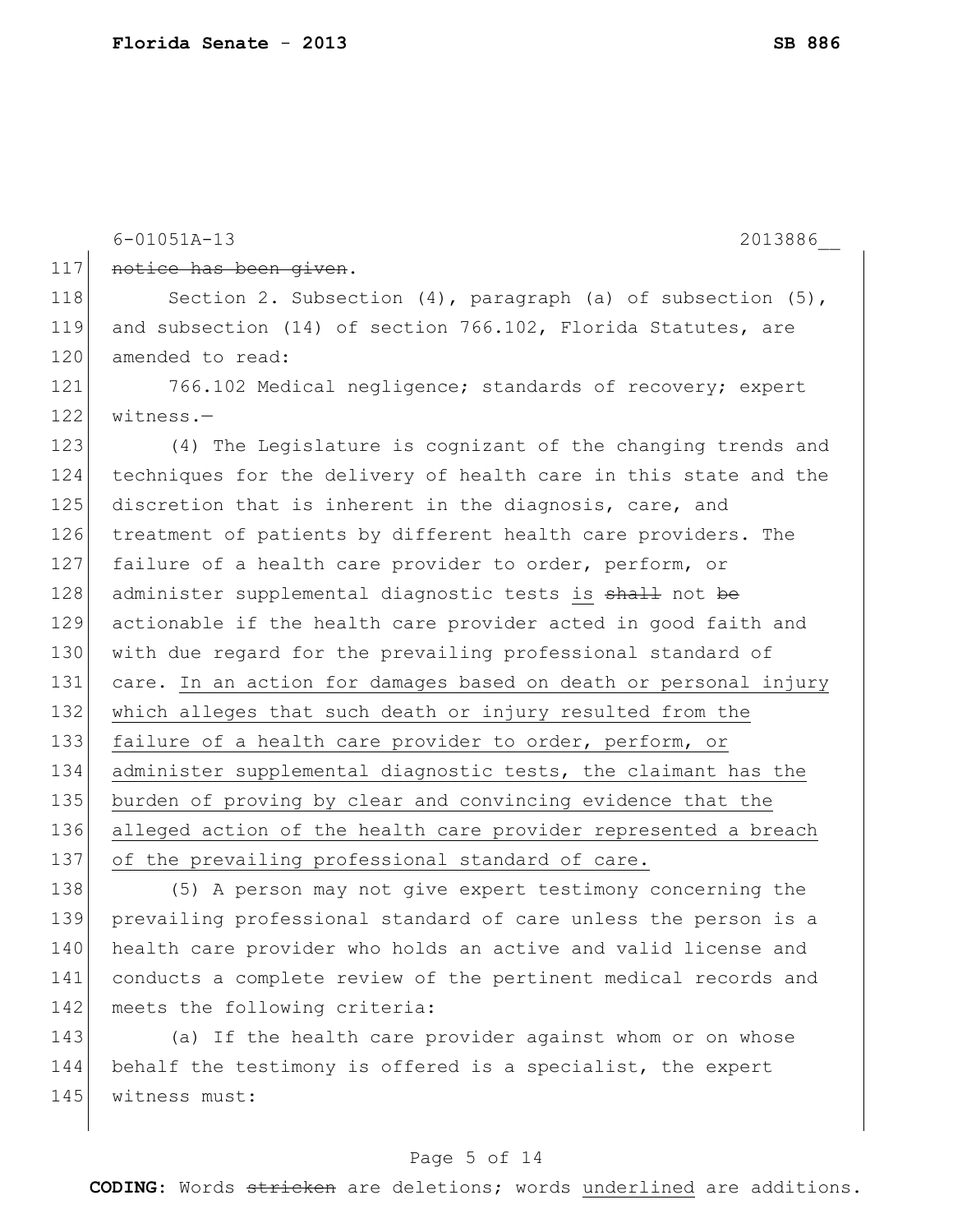|     | $6 - 01051A - 13$<br>2013886                                     |
|-----|------------------------------------------------------------------|
| 146 | 1. Specialize in the same specialty as the health care           |
| 147 | provider against whom or on whose behalf the testimony is        |
| 148 | offered; or specialize in a similar specialty that includes the  |
| 149 | evaluation, diagnosis, or treatment of the medical condition     |
| 150 |                                                                  |
| 151 | that is the subject of the claim and have prior experience       |
|     | treating similar patients; and                                   |
| 152 | 2. Have devoted professional time during the 3 years             |
| 153 | immediately preceding the date of the occurrence that is the     |
| 154 | basis for the action to:                                         |
| 155 | a. The active clinical practice of, or consulting with           |
| 156 | respect to, the same or similar specialty that includes the      |
| 157 | evaluation, diagnosis, or treatment of the medical condition     |
| 158 | that is the subject of the claim and have prior experience       |
| 159 | treating similar patients;                                       |
| 160 | b. Instruction of students in an accredited health               |
| 161 | professional school or accredited residency or clinical research |
| 162 | program in the same or similar specialty; or                     |
| 163 | c. A clinical research program that is affiliated with an        |
| 164 | accredited health professional school or accredited residency or |
| 165 | clinical research program in the same or similar specialty.      |
| 166 | (14) This section does not limit the power of the trial          |
| 167 | court to disqualify or qualify an expert witness on grounds      |
| 168 | other than the qualifications in this section.                   |
| 169 | Section 3. Paragraph (b) of subsection (6) of section            |
| 170 | 766.106, Florida Statutes, is amended to read:                   |
| 171 | 766.106 Notice before filing action for medical negligence;      |
| 172 | presuit screening period; offers for admission of liability and  |
| 173 | for arbitration; informal discovery; review.-                    |
| 174 | INFORMAL DISCOVERY.-<br>(6)                                      |
|     |                                                                  |

# Page 6 of 14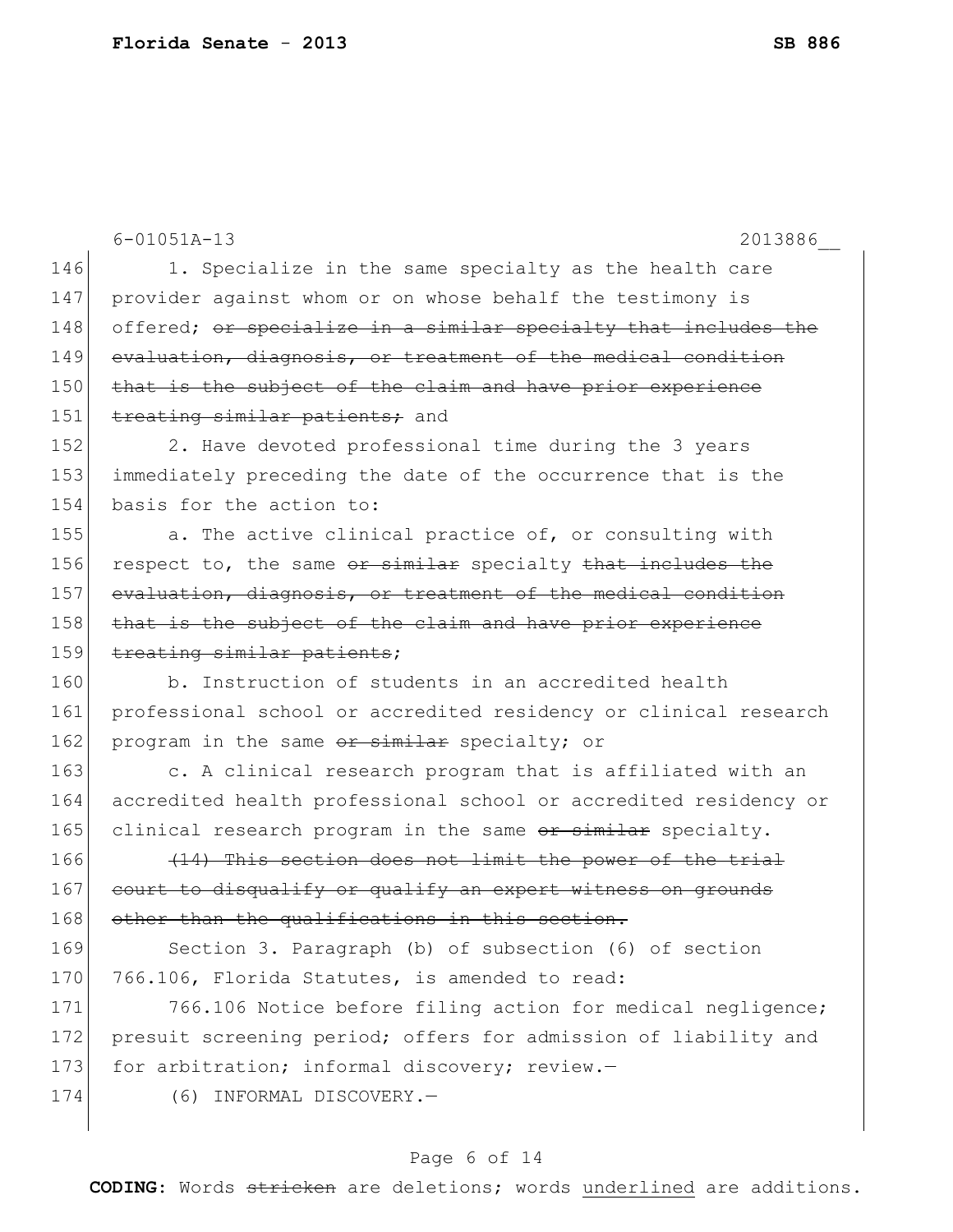6-01051A-13 2013886\_\_

175 (b) Informal discovery may be used by a party to obtain 176 unsworn statements, the production of documents or things, and 177 physical and mental examinations, as follows:

178 1. Unsworn statements.—Any party may require other parties 179 to appear for the taking of an unsworn statement. Such 180 statements may be used only for the purpose of presuit screening 181 and are not discoverable or admissible in any civil action for 182 any purpose by any party. A party desiring to take the unsworn 183 statement of any party must give reasonable notice in writing to 184 all parties. The notice must state the time and place for taking 185 the statement and the name and address of the party to be 186 examined. Unless otherwise impractical, the examination of any 187 party must be done at the same time by all other parties. Any 188 party may be represented by counsel at the taking of an unsworn 189 statement. An unsworn statement may be recorded electronically, 190 stenographically, or on videotape. The taking of unsworn 191 statements is subject to the provisions of the Florida Rules of 192 Civil Procedure and may be terminated for abuses.

193 2. Documents or things. - Any party may request discovery of 194 documents or things. The documents or things must be produced, 195 at the expense of the requesting party, within 20 days after the 196 date of receipt of the request. A party is required to produce 197 discoverable documents or things within that party's possession 198 or control. Medical records shall be produced as provided in s. 199 766.204.

200 3. Physical and mental examinations.—A prospective 201 defendant may require an injured claimant to appear for 202 examination by an appropriate health care provider. The 203 prospective defendant shall give reasonable notice in writing to

#### Page 7 of 14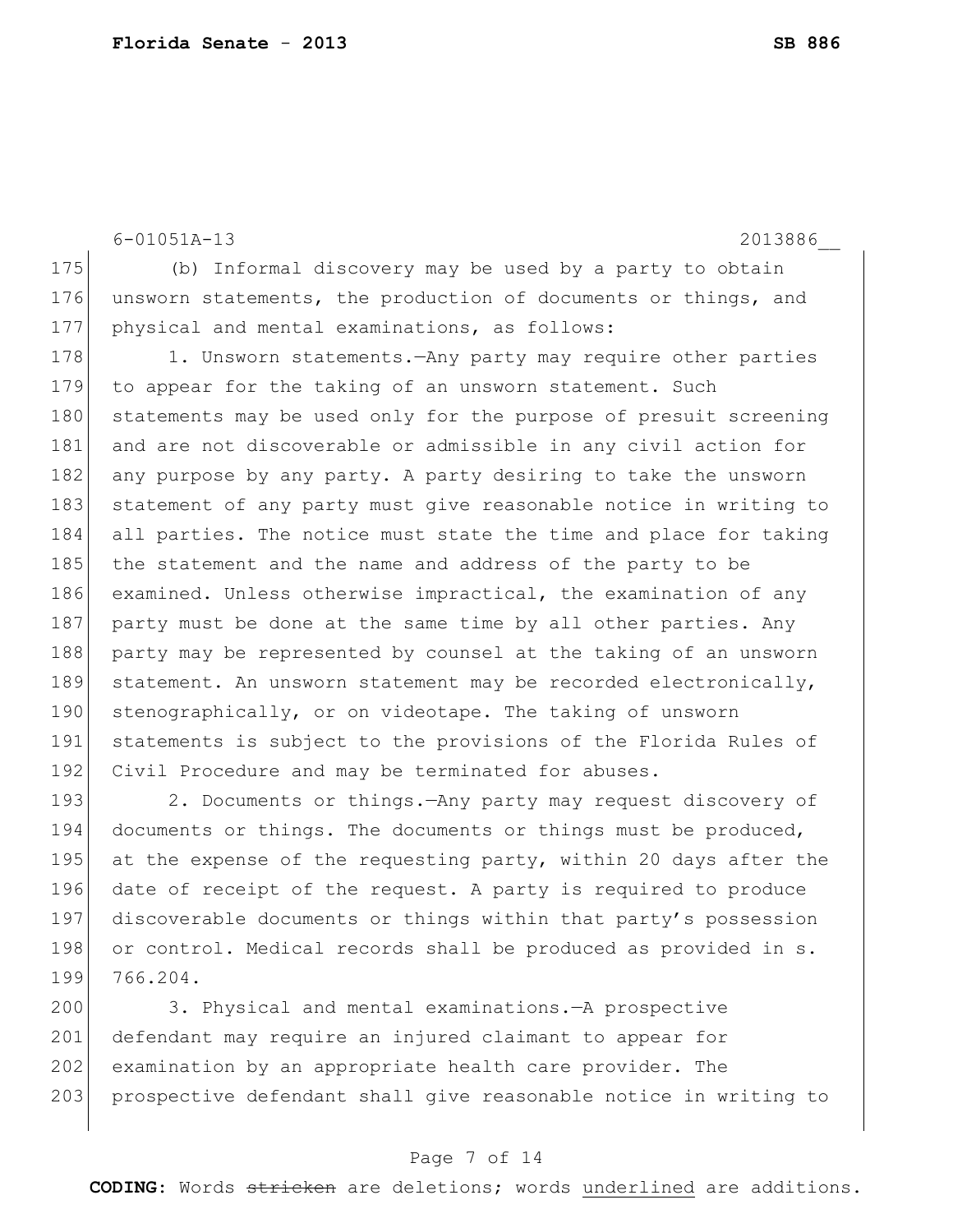|                         | $6 - 01051A - 13$<br>2013886                                     |
|-------------------------|------------------------------------------------------------------|
| 204                     | all parties as to the time and place for examination. Unless     |
| 205                     | otherwise impractical, a claimant is required to submit to only  |
| 206                     | one examination on behalf of all potential defendants. The       |
| 207                     | practicality of a single examination must be determined by the   |
| 208                     | nature of the claimant's condition, as it relates to the         |
| 209                     | liability of each prospective defendant. Such examination report |
| 210                     | is available to the parties and their attorneys upon payment of  |
| 211                     | the reasonable cost of reproduction and may be used only for the |
| 212                     | purpose of presuit screening. Otherwise, such examination report |
| 213                     | is confidential and exempt from the provisions of s. 119.07(1)   |
| 214                     | and s. 24(a), Art. I of the State Constitution.                  |
| 215                     | 4. Written questions. - Any party may request answers to         |
| 216                     | written questions, the number of which may not exceed 30,        |
| 217                     | including subparts. A response must be made within 20 days after |
| 218                     | receipt of the questions.                                        |
| 219                     | 5. Ex parte interviews of treating health care providers. - A    |
| 220                     | prospective defendant or his or her legal representative may     |
| 221                     | interview the claimant's treating health care providers, without |
| 222                     | notice to, or the presence of, the claimant or the claimant's    |
| 223                     | legal representative.                                            |
| 224                     | 6.5. Unsworn statements of treating health care providers.-      |
| $\cap$ $\cap$ $\subset$ | 7 meessaatioo defendent en bis en ben legel nommegentetioe meu   |

225 A prospective defendant or his or her legal representative may 226 also take unsworn statements of the claimant's treating health 227 care providers. The statements must be limited to those areas 228 that are potentially relevant to the claim of personal injury or 229 wrongful death. Subject to the procedural requirements of 230 subparagraph  $1.,$  a prospective defendant may take unsworn 231 statements from a claimant's treating physicians. Reasonable 232 notice and opportunity to be heard must be given to the claimant

#### Page 8 of 14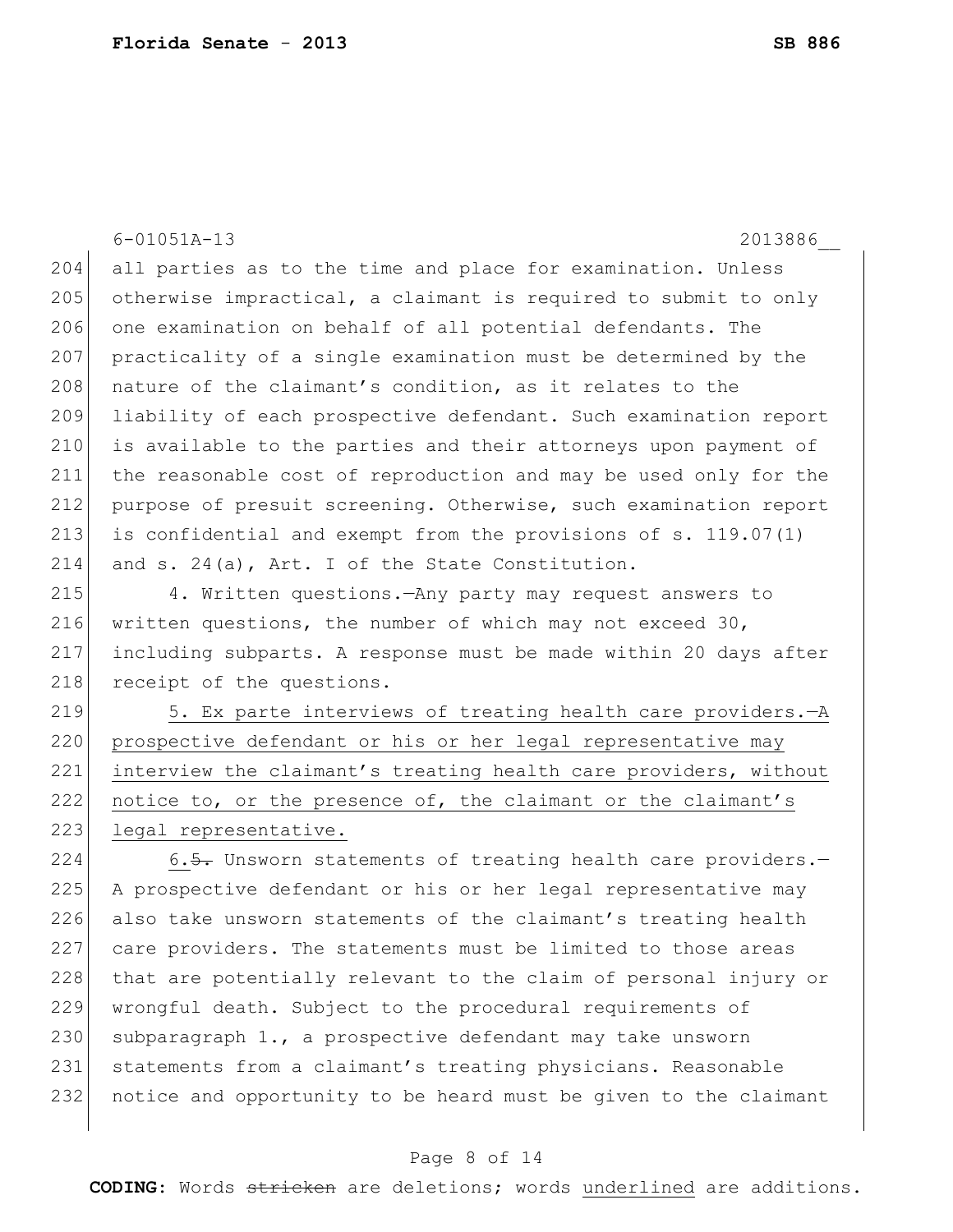|     | $6 - 01051A - 13$<br>2013886                                     |
|-----|------------------------------------------------------------------|
| 233 | or the claimant's legal representative before taking unsworn     |
| 234 | statements. The claimant or claimant's legal representative has  |
| 235 | the right to attend the taking of such unsworn statements.       |
| 236 | Section 4. Subsection (3) of section 766.1065, Florida           |
| 237 | Statutes, is amended to read:                                    |
| 238 | 766.1065 Authorization for release of protected health           |
| 239 | information.-                                                    |
| 240 | (3) The authorization required by this section shall be in       |
| 241 | the following form and shall be construed in accordance with the |
| 242 | "Standards for Privacy of Individually Identifiable Health       |
| 243 | Information" in 45 C.F.R. parts 160 and 164:                     |
| 244 |                                                                  |
| 245 | AUTHORIZATION FOR RELEASE OF                                     |
| 246 | PROTECTED HEALTH INFORMATION                                     |
| 247 |                                                                  |
| 248 | A. I, ( Name of patient or authorized                            |
| 249 | representative) [hereinafter "Patient"], authorize               |
| 250 | that (Name of health care provider to whom the                   |
| 251 | presuit notice is directed) and his/her/its                      |
| 252 | insurer(s), self-insurer(s), and attorney(s), and the            |
| 253 | designated treating health care provider (s) listed              |
| 254 | below and his/her/its insurer(s), self-insurer(s), and           |
| 255 | attorney(s) may obtain and disclose (within the                  |
| 256 | parameters set out below) the protected health                   |
| 257 | information described below for the following specific           |
| 258 | purposes:                                                        |
| 259 | 1. Facilitating the investigation and evaluation                 |
| 260 | of the medical negligence claim described in the                 |
| 261 | accompanying presuit notice; or                                  |
|     |                                                                  |

# Page 9 of 14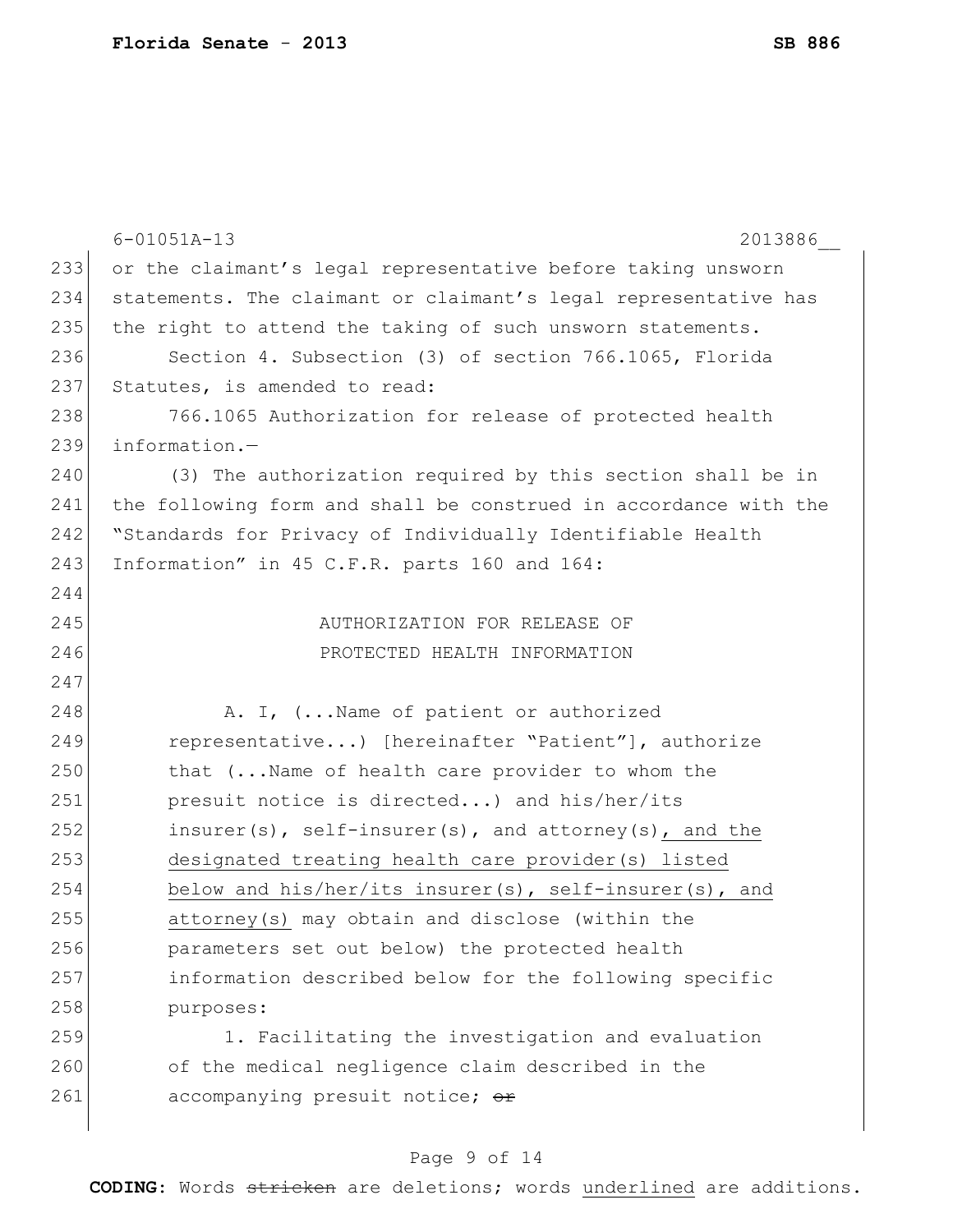|     | $6 - 01051A - 13$<br>2013886                           |
|-----|--------------------------------------------------------|
| 262 | 2. Defending against any litigation arising out        |
| 263 | of the medical negligence claim made on the basis of   |
| 264 | the accompanying presuit notice; or-                   |
| 265 | 3. Obtaining legal advice or representation            |
| 266 | arising out of the medical negligence claim described  |
| 267 | in the accompanying presuit notice.                    |
| 268 | B. The health information obtained, used, or           |
| 269 | disclosed extends to, and includes, the verbal health  |
| 270 | information as well as the written health information  |
| 271 | and is described as follows:                           |
| 272 | 1. The health information in the custody of the        |
| 273 | following health care providers who have examined,     |
| 274 | evaluated, or treated the Patient in connection with   |
| 275 | injuries complained of after the alleged act of        |
| 276 | negligence: (List the name and current address of all  |
| 277 | health care providers). This authorization extends to  |
| 278 | any additional health care providers that may in the   |
| 279 | future evaluate, examine, or treat the Patient for the |
| 280 | injuries complained of.                                |
| 281 | 2. The health information in the custody of the        |
| 282 | following health care providers who have examined,     |
| 283 | evaluated, or treated the Patient during a period      |
| 284 | commencing 2 years before the incident that is the     |
| 285 | basis of the accompanying presuit notice.              |
| 286 |                                                        |
| 287 | (List the name and current address of such health care |
| 288 | providers, if applicable.)                             |
| 289 |                                                        |
| 290 | C. This authorization does not apply to the            |

# Page 10 of 14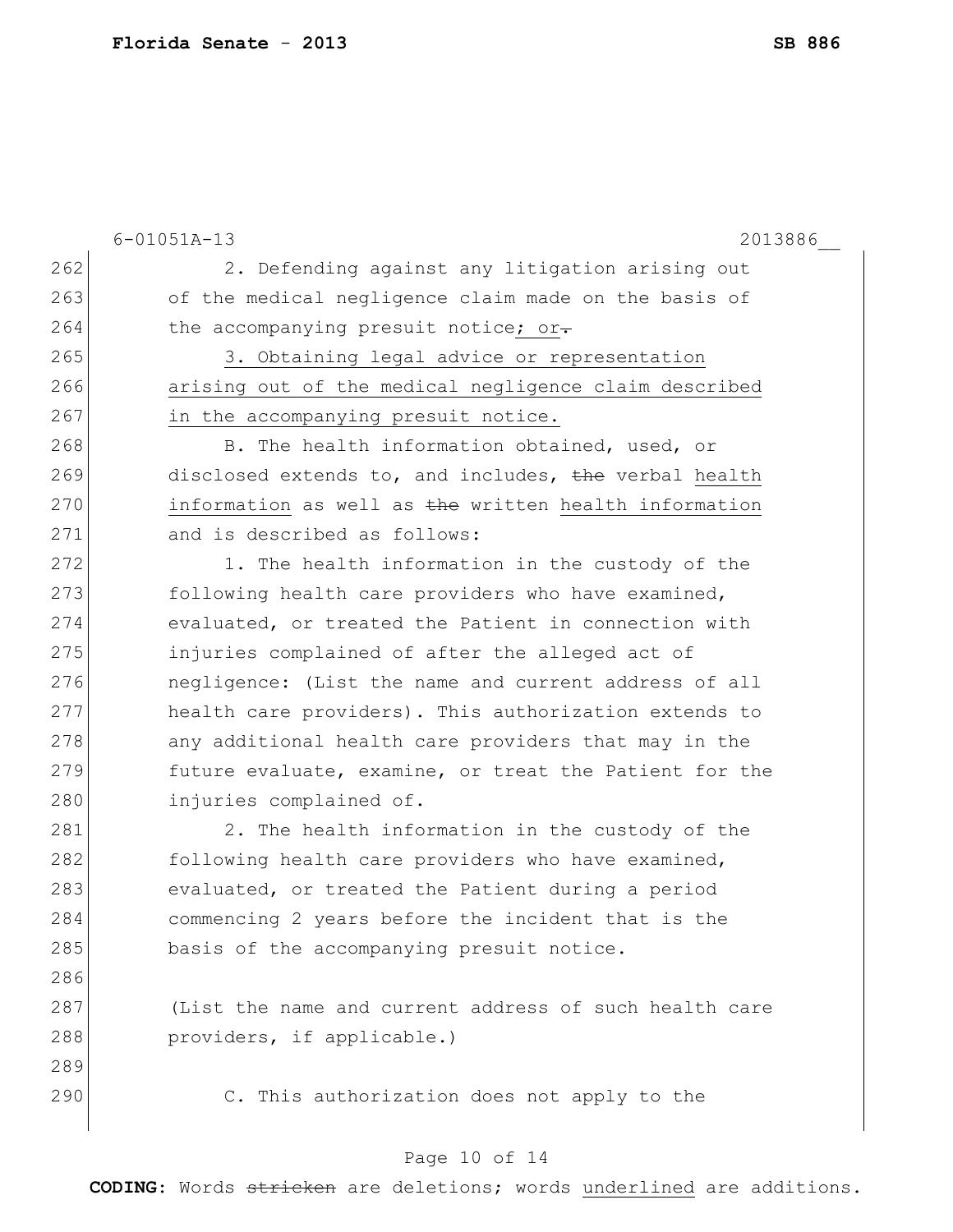|     | $6 - 01051A - 13$<br>2013886                             |
|-----|----------------------------------------------------------|
| 291 | following list of health care providers possessing       |
| 292 | health care information about the Patient because the    |
| 293 | Patient certifies that such health care information is   |
| 294 | not potentially relevant to the claim of personal        |
| 295 | injury or wrongful death that is the basis of the        |
| 296 | accompanying presuit notice.                             |
| 297 |                                                          |
| 298 | (List the name of each health care provider to whom      |
| 299 | this authorization does not apply and the inclusive      |
| 300 | dates of examination, evaluation, or treatment to be     |
| 301 | withheld from disclosure. If none, specify "none.")      |
| 302 |                                                          |
| 303 | D. The persons or class of persons to whom the           |
| 304 | Patient authorizes such health information to be         |
| 305 | disclosed or by whom such health information is to be    |
| 306 | used:                                                    |
| 307 | 1. Any health care provider providing care or            |
| 308 | treatment for the Patient.                               |
| 309 | 2. Any liability insurer or self-insurer                 |
| 310 | providing liability insurance coverage, self-            |
| 311 | insurance, or defense to any health care provider to     |
| 312 | whom presuit notice is given, or to any health care      |
| 313 | provider listed in subsections B.1.-2. above,            |
| 314 | regarding the care and treatment of the Patient.         |
| 315 | 3. Any consulting or testifying expert employed          |
| 316 | by or on behalf of (name of health care provider to      |
| 317 | whom presuit notice was given) and his/her/its           |
| 318 | $insurer(s)$ , self-insurer(s), or attorney(s) regarding |
| 319 | the matter of the presuit notice accompanying this       |
|     |                                                          |

# Page 11 of 14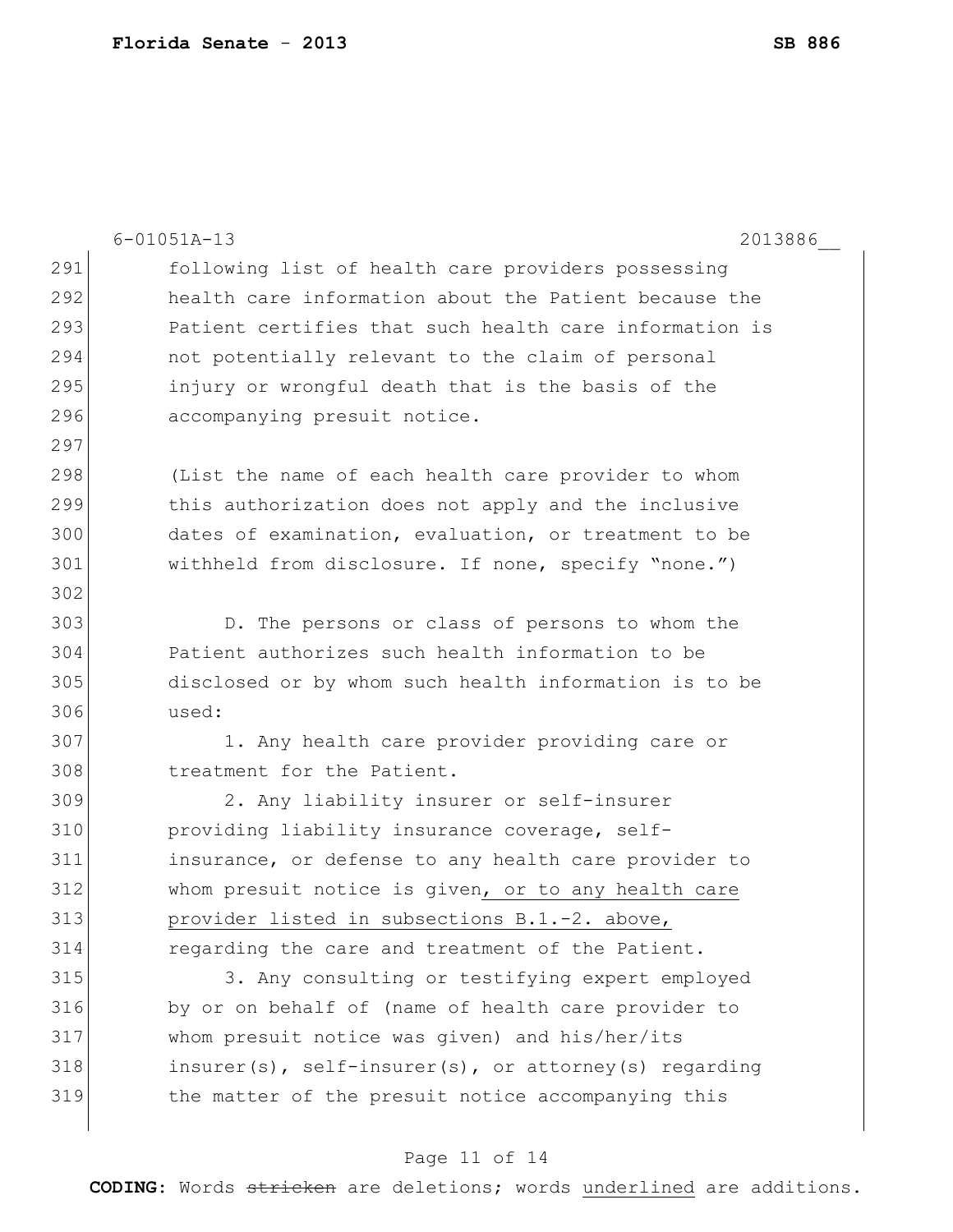|     | $6 - 01051A - 13$<br>2013886                             |
|-----|----------------------------------------------------------|
| 320 | authorization.                                           |
| 321 | 4. Any attorney (including his/her secretarial,          |
| 322 | elerical, or paralegal staff) employed by or on behalf   |
| 323 | of (name of health care provider to whom presuit         |
| 324 | notice was given) or employed by or on behalf of any     |
| 325 | health care provider(s) listed in subsections B.1.-2.    |
| 326 | above, regarding the matter of the presuit notice        |
| 327 | accompanying this authorization or the care and          |
| 328 | treatment of the Patient.                                |
| 329 | 5. Any trier of the law or facts relating to any         |
| 330 | suit filed seeking damages arising out of the medical    |
| 331 | care or treatment of the Patient.                        |
| 332 | E. This authorization expressly allows the               |
| 333 | persons or class of persons listed in subsections        |
| 334 | D.2.-4. above to interview the health care providers     |
| 335 | listed in subsections $B.1.-2.$ above, without notice to |
| 336 | or the presence of the Patient or the Patient's          |
| 337 | attorney.                                                |
| 338 | F.E. This authorization expires upon resolution          |
| 339 | of the claim or at the conclusion of any litigation      |
| 340 | instituted in connection with the matter of the          |
| 341 | presuit notice accompanying this authorization,          |
| 342 | whichever occurs first.                                  |
| 343 | G.F. The Patient understands that, without               |
| 344 | exception, the Patient has the right to revoke this      |
| 345 | authorization in writing. The Patient further            |
| 346 | understands that the consequence of any such             |
| 347 | revocation is that the presuit notice under s.           |
| 348 | 766.106(2), Florida Statutes, is deemed retroactively    |

# Page 12 of 14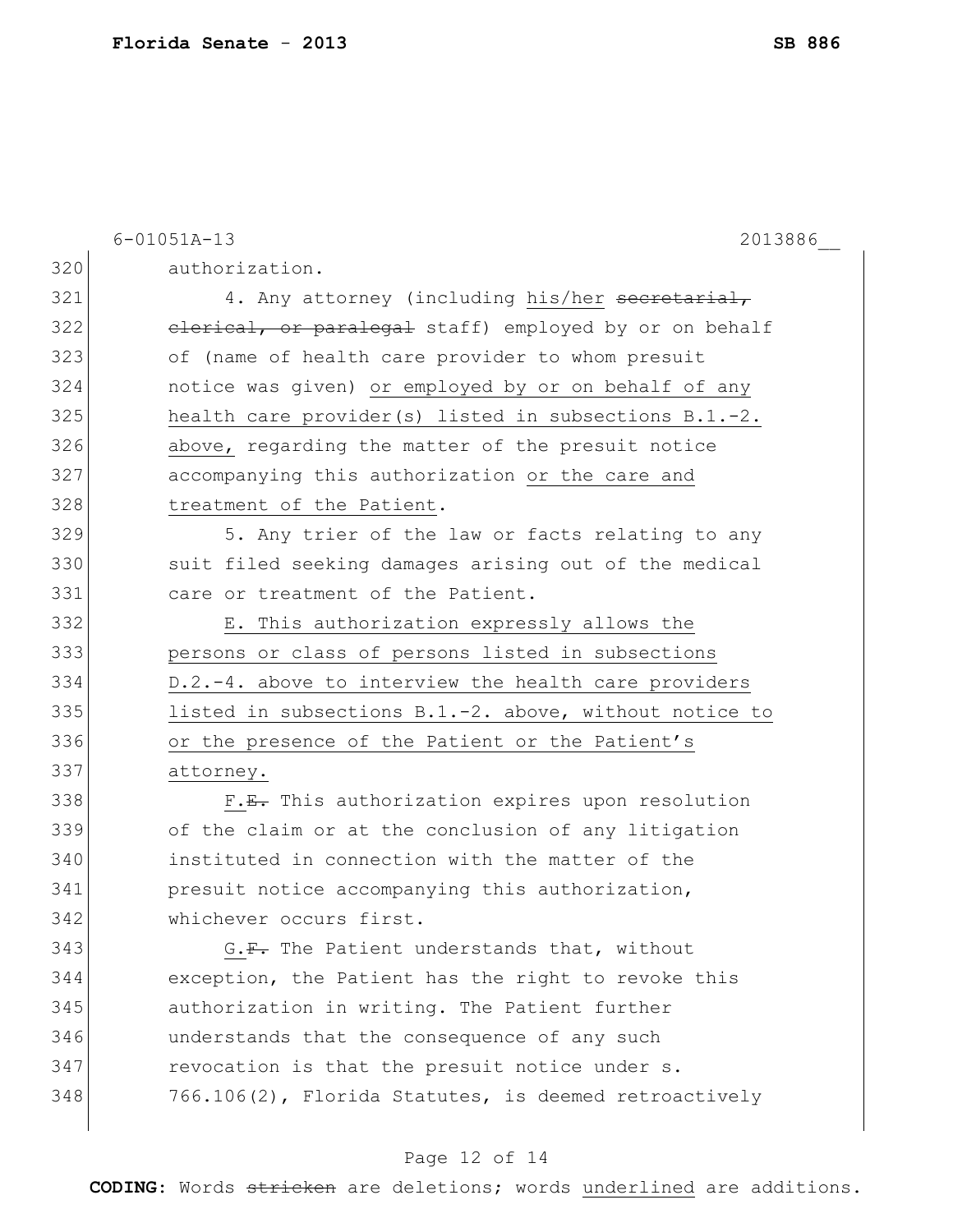|     | $6 - 01051A - 13$<br>2013886                                     |
|-----|------------------------------------------------------------------|
| 349 | void from the date of issuance, and any tolling effect           |
| 350 | that the presuit notice may have had on any applicable           |
| 351 | statute-of-limitations period is retroactively                   |
| 352 | rendered void.                                                   |
| 353 | H. <del>G.</del> The Patient understands that signing this       |
| 354 | authorization is not a condition for continued                   |
| 355 | treatment, payment, enrollment, or eligibility for               |
| 356 | health plan benefits.                                            |
| 357 | I.H. The Patient understands that information                    |
| 358 | used or disclosed under this authorization may be                |
| 359 | subject to additional disclosure by the recipient and            |
| 360 | may not be protected by federal HIPAA privacy                    |
| 361 | regulations.                                                     |
| 362 |                                                                  |
| 363 | Signature of Patient/Representative:                             |
| 364 | Date:                                                            |
| 365 | Name of Patient/Representative:                                  |
| 366 | Description of Representative's Authority:                       |
| 367 | Section 5. Section 766.1091, Florida Statutes, is created        |
| 368 | to read:                                                         |
| 369 | 766.1091 Voluntary binding arbitration; damages. - A health      |
| 370 | care provider licensed pursuant to chapter 458, chapter 459, or  |
| 371 | chapter 466; an entity owned in whole or in part by a health     |
| 372 | care provider licensed pursuant to chapter 458, chapter 459, or  |
| 373 | chapter 466; or a health care clinic licensed pursuant to part X |
| 374 | of chapter 400 and a patient or prospective patient may agree in |
| 375 | writing to submit to arbitration any claim for medical           |
| 376 | negligence that may currently exist or accrue in the future      |
| 377 | which would otherwise be brought pursuant to the provisions of   |
|     |                                                                  |

# Page 13 of 14